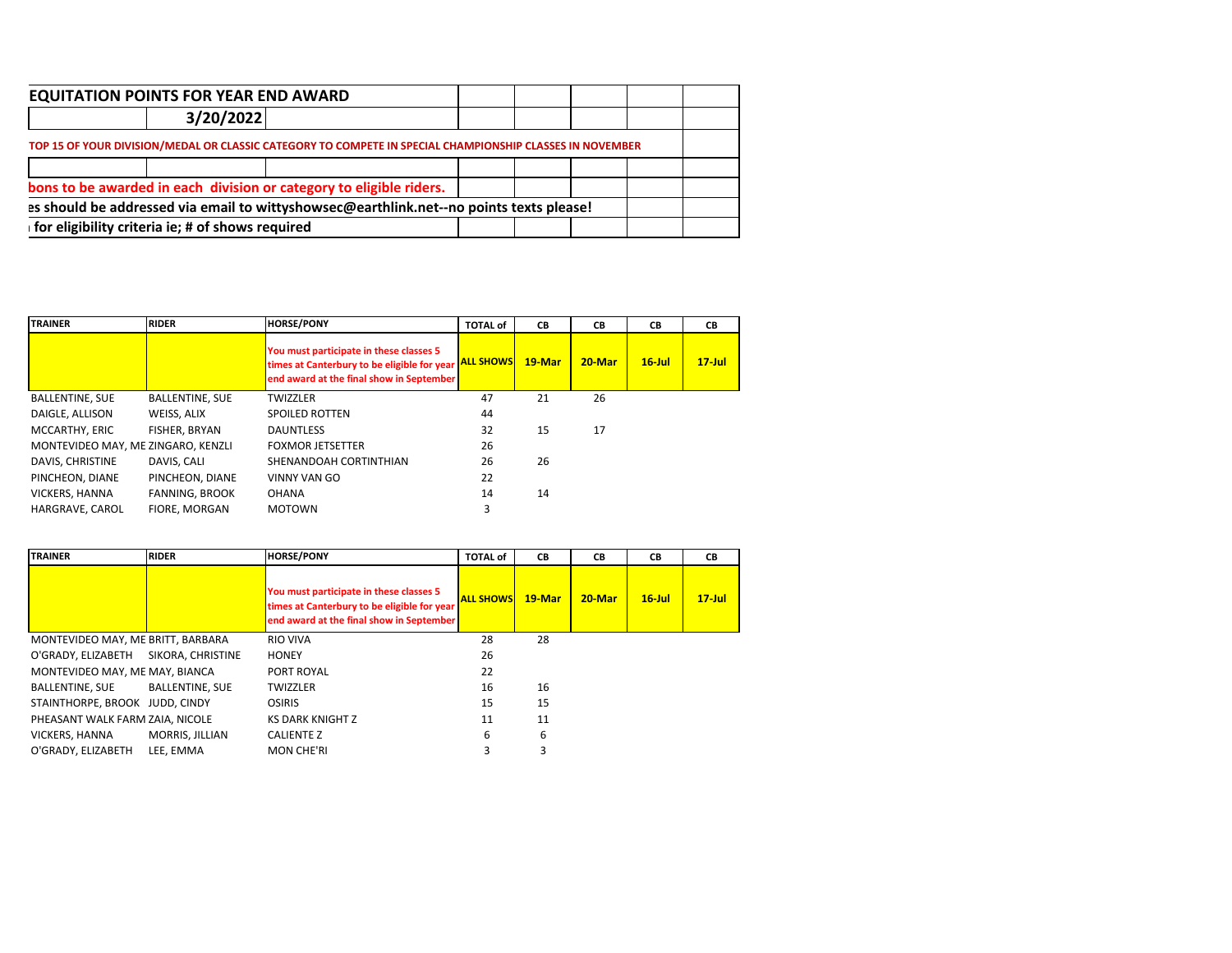| <b>TRAINER</b>         | <b>RIDER</b>           | <b>HORSE/PONY</b>                                                                                                                  | <b>TOTAL of</b>  | CВ     | CВ        | СB        | CВ         |
|------------------------|------------------------|------------------------------------------------------------------------------------------------------------------------------------|------------------|--------|-----------|-----------|------------|
|                        |                        | You must participate in these classes 5<br>times at Canterbury to be eligible for year<br>end award at the final show in September | <b>ALL SHOWS</b> | 19-Mar | $20$ -Mar | $16$ -Jul | $17 -$ Jul |
| MARTIN, MERIDITH       | MARTIN, MERIDITH       | <b>CALIENTE</b>                                                                                                                    | 19               |        |           |           |            |
| GRIMM, HANNAH          | GRIMM, HANNAH          | <b>MANTANZAS</b>                                                                                                                   | 19               | 9      | 10        |           |            |
| ADAMY, TARYN           | ADAMY, TARYN           | <b>ERRESISTABLE</b>                                                                                                                | 18               |        |           |           |            |
| COHEN, LAURA           | COHEN, LAURA           | <b>JAZABELLE</b>                                                                                                                   | 15               |        | 15        |           |            |
| ROSENAU, HOLLY         | FAUNDO, GUSTAVO        | <b>ELLUMINATE</b>                                                                                                                  | 10               |        | 10        |           |            |
| <b>UNKNOWN</b>         | THOMAS, GABRIELLE      | <b>MAXEY</b>                                                                                                                       |                  |        |           |           |            |
| <b>BALLENTINE, SUE</b> | <b>BALLENTINE, SUE</b> | <b>TWIZZLER</b>                                                                                                                    | 5                | 5      |           |           |            |
| DAIGLE, ALLISON        | CHENEA, CONNY          | ALOZZI                                                                                                                             | 4                |        |           |           |            |
|                        |                        |                                                                                                                                    | 0                |        |           |           |            |

| <b>TRAINER</b> | <b>RIDER</b> | <b>HORSE/PONY</b>                                                                                                                                   | <b>TOTAL of</b> | СB       | CВ        | CВ        | CВ         |
|----------------|--------------|-----------------------------------------------------------------------------------------------------------------------------------------------------|-----------------|----------|-----------|-----------|------------|
|                |              | You must participate in these classes 5<br>times at Canterbury to be eligible for year <b>ALL SHOWS</b><br>end award at the final show in September |                 | $19-Mar$ | $20$ -Mar | $16$ -Jul | $17 -$ Jul |
| RUKIN, ELLA    | RUKIN. ELLA  | WF GOOD TROUBLE                                                                                                                                     | 93              | 26       | 26        |           |            |

| <b>TRAINER</b>     | <b>RIDER</b>       | <b>HORSE/PONY</b>                                                                                                                  | <b>TOTAL of</b>  | CВ     | СB        | СB        | CВ         |
|--------------------|--------------------|------------------------------------------------------------------------------------------------------------------------------------|------------------|--------|-----------|-----------|------------|
|                    |                    | You must participate in these classes 5<br>times at Canterbury to be eligible for year<br>end award at the final show in September | <b>ALL SHOWS</b> | 19-Mar | $20$ -Mar | $16$ -Jul | $17 -$ Jul |
| GRIMM, HANNAH      | GRIMM, HANNAH      | <b>FALSE CONFESSION</b>                                                                                                            | 99               | 23     | 22        |           |            |
| AMBURGEY, JILL     | WILLISON, CATRINA  | INDIGIRKA                                                                                                                          | 40               |        |           |           |            |
| CAJAMARCA, ALICIA  | CAJAMARCA, ALICIA  | FIREBALL                                                                                                                           | 40               | 21     | 19        |           |            |
| ECKHOUT, RANDY     | VICK, RACHEL       | <b>LINDBERGH</b>                                                                                                                   | 39               | 17     | 22        |           |            |
| STAINTHORPE, BROOK | <b>JUDD, CINDY</b> | <b>OSIRIS</b>                                                                                                                      | 16               | 9      |           |           |            |
| MARTIN, MEREDITH   | MANCINO, AMANDA    | <b>SERENDIPITY</b>                                                                                                                 | 14               |        |           |           |            |

| <b>TRAINER</b>                    | <b>RIDER</b>           | <b>HORSE/PONY</b>                                                                                                                  | <b>TOTAL of</b>  | CB     | <b>CB</b> | CB        | CВ         |
|-----------------------------------|------------------------|------------------------------------------------------------------------------------------------------------------------------------|------------------|--------|-----------|-----------|------------|
|                                   |                        | You must participate in these classes 5<br>times at Canterbury to be eligible for year<br>end award at the final show in September | <b>ALL SHOWS</b> | 19-Mar | $20$ -Mar | $16$ -Jul | $17 -$ Jul |
| YUDOW, CATHERINE                  | YOUNG, MIAH            | <b>WATCH ME SPARKLE</b>                                                                                                            | 36               |        |           |           |            |
| <b>BALLENTINE, SUE</b>            | <b>BALLENTINE, SUE</b> | <b>TWIZZLER</b>                                                                                                                    | 33               | 12     | 21        |           |            |
| MONTEVIDEO MAY, ME BRITT, BARBARA |                        | <b>RIO VIVA</b>                                                                                                                    | 21               |        |           |           |            |
| O'GRADY, ELIZABETH                | LEE. EMMA              | <b>MON CHE'RI</b>                                                                                                                  | 19               | 9      | 10        |           |            |
| VICKERS, HANNA                    | HEFFRON, CHLOE         | <b>COLONIAL STARZ</b>                                                                                                              |                  |        |           |           |            |
| O'GRADY, ELIZABETH                | <b>CRANE, BRIE</b>     | SPY GAME                                                                                                                           | 5                |        |           |           |            |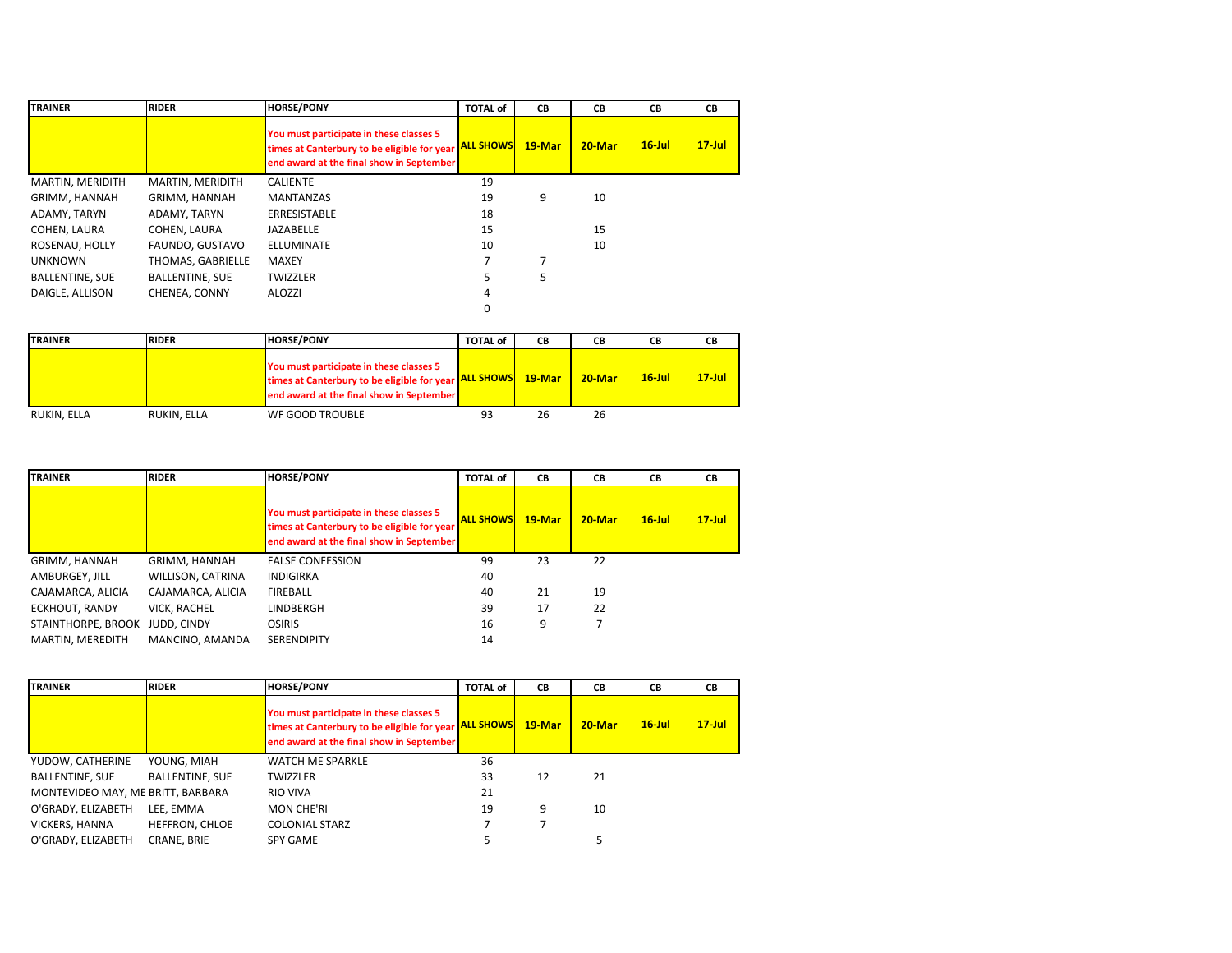| <b>TRAINER</b>           | <b>RIDER</b>        | <b>HORSE/PONY</b>                                                                                                                  | <b>TOTAL of</b>  | CВ       | CВ        | CВ        | CВ         |
|--------------------------|---------------------|------------------------------------------------------------------------------------------------------------------------------------|------------------|----------|-----------|-----------|------------|
|                          |                     | You must participate in these classes 5<br>times at Canterbury to be eligible for year<br>end award at the final show in September | <b>ALL SHOWS</b> | $19-Mar$ | $20$ -Mar | $16$ -Jul | $17 -$ Jul |
| HARGRAVE, CAROL          | VELAZQUEZ, ISABELLA | IMAGINE                                                                                                                            | 66               | 18       | 15        |           |            |
| ADAMY, TARYN             | PFAFF, TORI         | <b>WALKING IN THE AIR</b>                                                                                                          | 66               | 15       | 18        |           |            |
| TOOMA, KRISTAL           | FITZGERALD, SOPHIA  | <b>EVER ASHER</b>                                                                                                                  | 30               |          |           |           |            |
| <b>BROCKDORF, CARMEN</b> | LONGSHORE, RITA     | POP STAR                                                                                                                           | 22               | 15       |           |           |            |

| <b>TRAINER</b>  | <b>RIDER</b>        | <b>HORSE/PONY</b>                                                                                                                  | <b>TOTAL of</b>  | CВ     | CВ        | CВ        | CВ         |
|-----------------|---------------------|------------------------------------------------------------------------------------------------------------------------------------|------------------|--------|-----------|-----------|------------|
|                 |                     | You must participate in these classes 5<br>times at Canterbury to be eligible for year<br>end award at the final show in September | <b>ALL SHOWS</b> | 19-Mar | $20$ -Mar | $16$ -Jul | $17 -$ Jul |
| ADAMY, TARYN    | PFAFF, TORI         |                                                                                                                                    | 67               | 21     | 17        |           |            |
| HARGRAVE, CAROL | VELAZQUEZ, ISABELLA |                                                                                                                                    | 66               | 15     | 19        |           |            |
| TOOMA, KRISTAL  | FITZGERALD, SOPHIA  |                                                                                                                                    | 35               |        |           |           |            |

| <b>TRAINER</b>                     | <b>RIDER</b>                              | <b>HORSE/PONY</b>                                                                                                                  | <b>TOTAL of</b>  | CB     | <b>CB</b> | <b>CB</b> | CВ        |
|------------------------------------|-------------------------------------------|------------------------------------------------------------------------------------------------------------------------------------|------------------|--------|-----------|-----------|-----------|
|                                    |                                           | You must participate in these classes 5<br>times at Canterbury to be eligible for year<br>end award at the final show in September | <b>ALL SHOWS</b> | 19-Mar | $20$ -Mar | $16$ -Jul | $17$ -Jul |
| MONTEVIDEO MAY, ME MAY, BIANCA     |                                           | <b>POPTART</b>                                                                                                                     | 51               | 13     | 12        |           |           |
| HARGRAVE, CAROL                    | BATT. TESSA/FIORE, MO CHILDSPLAY ROCKSTAR |                                                                                                                                    | 45               | 10     | 21        |           |           |
|                                    |                                           | MONTEVIDEO MAY, ME SPENCE-THOMAS, KYLIE CHA CHA REAL SMOOTH                                                                        | 44               |        | 15        |           |           |
| HARGRAVE, CAROL                    | BATT, TESSA                               | ROBIN HOOD                                                                                                                         | 36               |        |           |           |           |
| DAVIS, CHRISTINE                   | DAVIS, ZOIE                               | HIDDEN SPRINGS STAR ATTRACTION                                                                                                     | 18               | 18     |           |           |           |
| DAVIS, CHRISTINE                   | DAVIS, ELLA                               | GAYFIELD'S 'SCUSE ME FOR ASKING                                                                                                    | 11               | 11     |           |           |           |
| MONTEVIDEO MAY, ME ZINGARO, KENZLI |                                           | <b>FOXMOR JETSETTER</b>                                                                                                            | 9                |        | 9         |           |           |
| MONTEVIDEO MAY, ME ZINGARO, KENZLI |                                           | <b>FAYLIN'S WHAT A DOLL</b>                                                                                                        |                  |        |           |           |           |

| <b>TRAINER</b>                 | <b>RIDER</b>                            | <b>HORSE/PONY</b>                                                                                                                  | <b>TOTAL of</b>  | СB       | CВ        | CВ        | CВ         |
|--------------------------------|-----------------------------------------|------------------------------------------------------------------------------------------------------------------------------------|------------------|----------|-----------|-----------|------------|
|                                |                                         | You must participate in these classes 5<br>times at Canterbury to be eligible for year<br>end award at the final show in September | <b>ALL SHOWS</b> | $19-Mar$ | $20$ -Mar | $16$ -Jul | $17 -$ Jul |
|                                | MONTEVIDEO MAY, ME SPENCE-THOMAS, KYLIE |                                                                                                                                    | 62               | 17       | 14        |           |            |
| HARGRAVE, CAROL                | FIORE, MORGAN                           |                                                                                                                                    | 39               | 18       | 21        |           |            |
| HARGRAVE, CAROL                | BATT, TESSA                             |                                                                                                                                    | 28               |          |           |           |            |
| MONTEVIDEO MAY, ME MAY, BIANCA |                                         |                                                                                                                                    | 19               |          |           |           |            |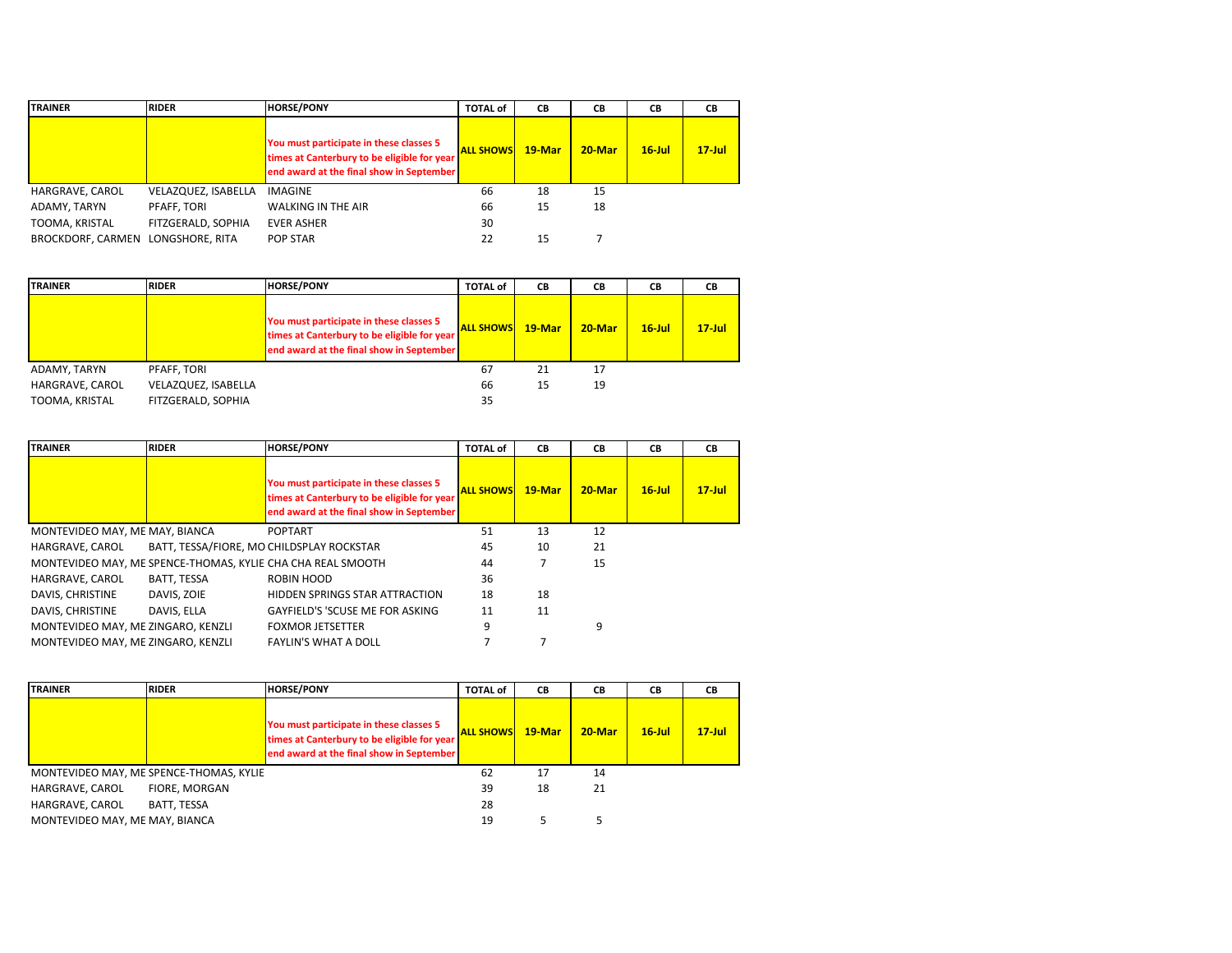| <b>TRAINER</b>                    | <b>RIDER</b>                                         | <b>HORSE/PONY</b>                                                                                                                  | <b>TOTAL of</b>  | CВ     | CВ     | CB        | CВ         |
|-----------------------------------|------------------------------------------------------|------------------------------------------------------------------------------------------------------------------------------------|------------------|--------|--------|-----------|------------|
|                                   |                                                      | You must participate in these classes 5<br>times at Canterbury to be eligible for year<br>end award at the final show in September | <b>ALL SHOWS</b> | 19-Mar | 20-Mar | $16$ -Jul | $17 -$ Jul |
| TOOMA, KRISTAL                    | ZAMBRANO, GINA                                       | <b>CON GRAZIA</b>                                                                                                                  | 40               | 9      | 9      |           |            |
| TOOMA, KRISTAL                    | SMITH, CONOR                                         | <b>APPLAUSE</b>                                                                                                                    | 36               | 7      | 11     |           |            |
| RUKIN, ELLA                       | <b>GUINTA, LILY</b>                                  | <b>WF EASY STREET</b>                                                                                                              | 32               |        |        |           |            |
| HARGRAVE, CAROL                   | CARR, TAYLOR                                         | <b>PARKOUR</b>                                                                                                                     | 32               | 4      | 7      |           |            |
| RUKIN, ELLA                       | MATHIAS, ELIZA                                       | WF AMERICAN GIRL                                                                                                                   | 26               | 14     | 12     |           |            |
| GRIMM, HANNAH                     | <b>GRIMM, COURTNEY</b>                               | MR. DAVIDSON                                                                                                                       | 24               | 10     | 14     |           |            |
| TOOMA, KRISTAL                    | CRAWFORD, AVERY                                      | <b>VIVA LAFITE</b>                                                                                                                 | 18               | 5      | 13     |           |            |
| HARGRAVE, CAROL                   | BATT, TESSA                                          | ROBIN HOOD                                                                                                                         | 17               |        |        |           |            |
|                                   | WARRINGTON, STEPHAI WARRINGTON, STEPHAI RIO ISABELLA |                                                                                                                                    | 14               | 14     |        |           |            |
| MONTEVIDEO MAY, ME WRIGHT, MORGAN |                                                      | A HOLE IN ONE                                                                                                                      | 12               |        |        |           |            |
| COLEE, ASHLEY                     | COLEE, ASHLEY                                        | SIGNATURE REQUIRED                                                                                                                 | 7                |        |        |           |            |
| STEWART, LISA                     | MATTHEWS, ADDISON                                    | KISS AND TELL                                                                                                                      | 3                |        |        |           |            |
| VICKERS, HANNA                    | HEFFRON, CHLOE                                       | <b>COLONIAL STARZ</b>                                                                                                              | 3                | 3      |        |           |            |

| <b>TRAINER</b>                    | <b>RIDER</b>           | <b>HORSE/PONY</b>                                                                                                                  | <b>TOTAL of</b>  | CВ     | CВ     | CВ        | CВ         |
|-----------------------------------|------------------------|------------------------------------------------------------------------------------------------------------------------------------|------------------|--------|--------|-----------|------------|
|                                   |                        | You must participate in these classes 5<br>times at Canterbury to be eligible for year<br>end award at the final show in September | <b>ALL SHOWS</b> | 19-Mar | 20-Mar | $16$ -Jul | $17 -$ Jul |
| HARGRAVE, CAROL                   | CARR, TAYLOR           |                                                                                                                                    | 44               | 9      | 12     |           |            |
| TOOMA, KRISTAL                    | ZAMBRANO, GINA         |                                                                                                                                    | 39               | 10     | 6      |           |            |
| TOOMA, KRISTAL                    | CRAWFORD, AVERY        |                                                                                                                                    | 32               | 17     | 15     |           |            |
| RUKIN, ELLA                       | MATHIAS, ELIZA         |                                                                                                                                    | 27               | 12     | 15     |           |            |
| RUKIN, ELLA                       | <b>GUINTA, LILY</b>    |                                                                                                                                    | 26               |        |        |           |            |
| MONTEVIDEO MAY, ME WRIGHT, MORGAN |                        |                                                                                                                                    | 23               |        |        |           |            |
| TOOMA, KRISTAL                    | SMITH, CONOR           |                                                                                                                                    | 23               | 8      |        |           |            |
| GRIMM, HANNAH                     | <b>GRIMM, COURTNEY</b> |                                                                                                                                    | 21               | 10     | 11     |           |            |
| STEWART, LISA                     | MATTHEWS, ADDISON      |                                                                                                                                    | 16               |        |        |           |            |
| COLEE, ASHLEY                     | COLEE, ASHLEY          |                                                                                                                                    | 11               |        |        |           |            |
| CROSS, JENNA                      | <b>CROSS, AUTUMN</b>   |                                                                                                                                    | 7                |        |        |           |            |